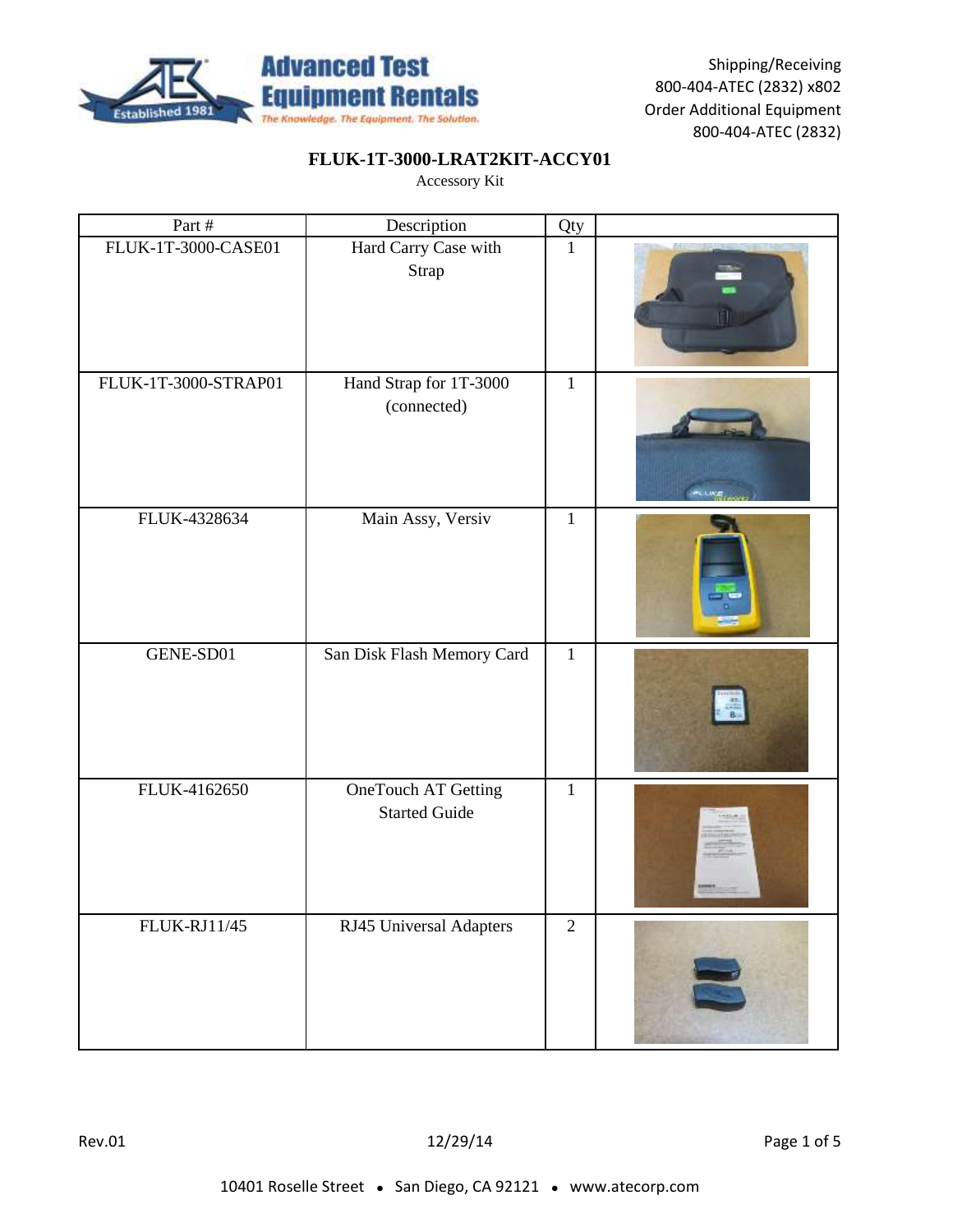

# **FLUK-1T-3000-LRAT2KIT-ACCY01**

| Part #             | Description                                                          | Qty            |  |
|--------------------|----------------------------------------------------------------------|----------------|--|
| <b>FLUK-1000SX</b> | 1000BASE-SX Fiber SFP<br>Ttransceiver with DMM<br>(850nm, multimode) | $\overline{2}$ |  |
| FLUK-2128409       | WIREVIEW 2-6                                                         | $\overline{2}$ |  |
| FLUK-WIREVIEW1     | WIREVIEW 1                                                           | $\overline{2}$ |  |
| GENE-RJ45-CAT6     | Patch Cord, Cat6, RJ45                                               | $\mathbf{1}$   |  |
| GENE-PC-5-15A      | Power Cord 120V 15A                                                  | $\overline{2}$ |  |
| GENE-15V-2.0A      | <b>AC Power Supply Adapter</b>                                       | $\overline{2}$ |  |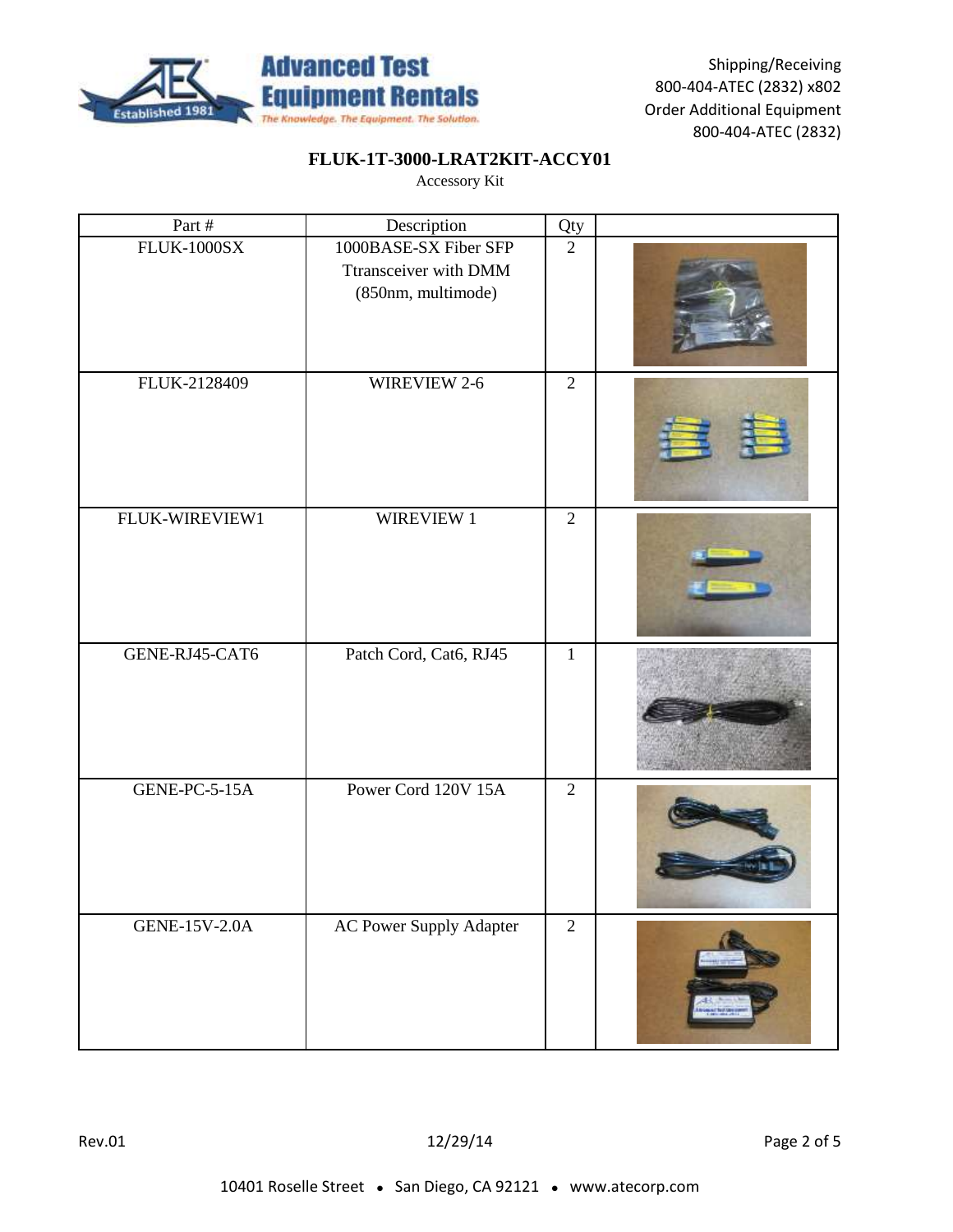

# **FLUK-1T-3000-LRAT2KIT-ACCY01**

| Part #               | Description                                              | Qty          |  |
|----------------------|----------------------------------------------------------|--------------|--|
| SAND-SDDR-92         | Compact Flash Reader                                     | $\mathbf{1}$ |  |
| FLUK-1T-ANT          | One Touch AT External<br>Directional Wi-Fi Antenna       | $\mathbf{1}$ |  |
| FLUK-1T-3000-STAND01 | Tilt Stand for 1T-3000                                   | $\mathbf{1}$ |  |
| FLUK-4162645         | <b>OneTouch AT Product Manuals</b><br>and Software on CD | $\mathbf{1}$ |  |
| FLUK-1T-3000-BAG01   | Accessory Bag                                            | $1\,$        |  |
| FLUK-1671807         | Cable, USB A to mini B                                   | $\sqrt{2}$   |  |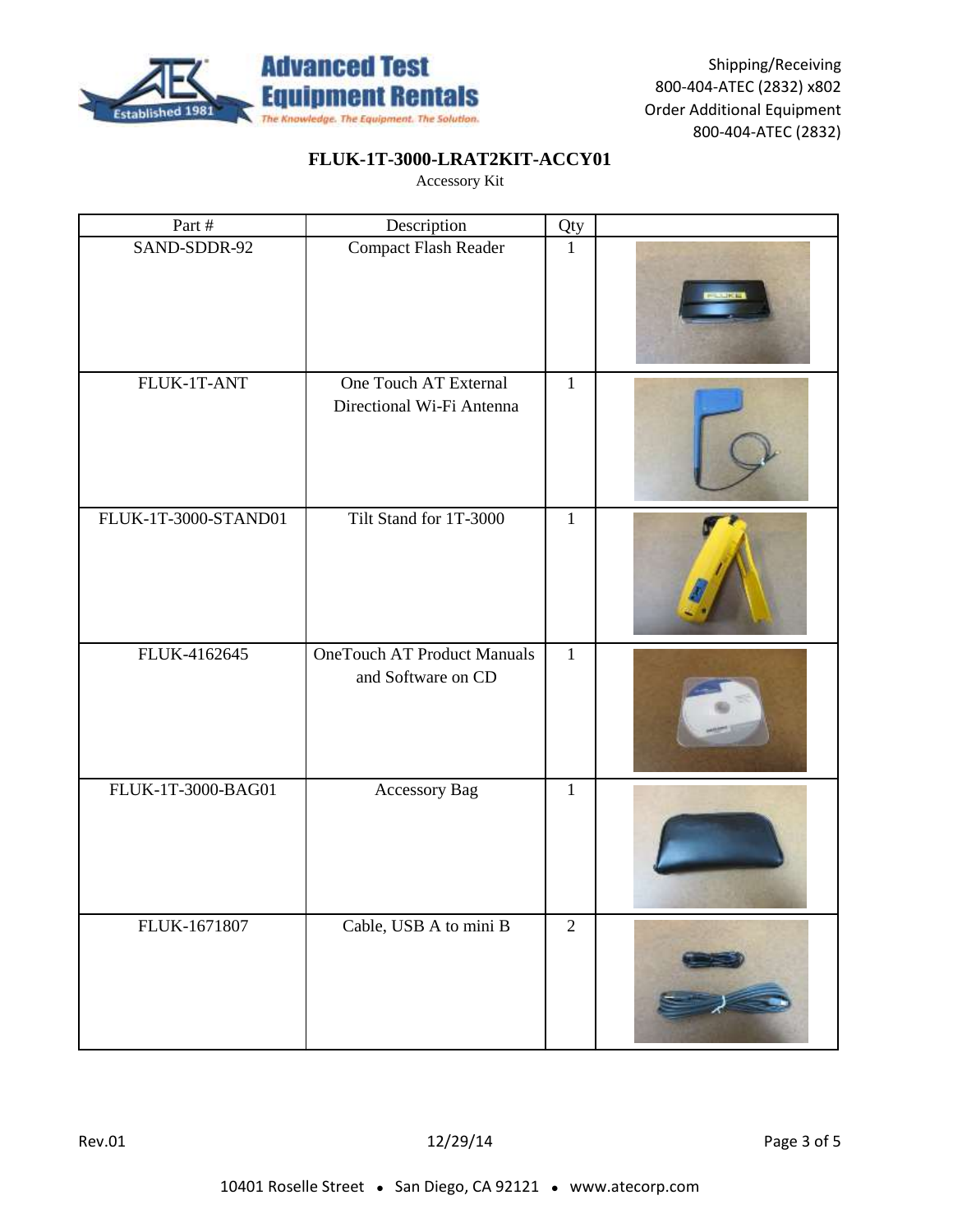

# **FLUK-1T-3000-LRAT2KIT-ACCY01**

| Part #         | Description                                                                            | Qty            |  |
|----------------|----------------------------------------------------------------------------------------|----------------|--|
| FLUK-AT2000-NR | LINKRUNNER AT2000<br>Network Tester, Multimeter,<br><b>Troubleshoots Network Drops</b> | $\mathbf{1}$   |  |
| FLUK-PRO200-NR | <b>INTELLITONE Pro 200</b><br>Probe Locates UTP/STP Cables<br>on Active Networks       | $\mathbf{1}$   |  |
| FLUK-4105474   | Hard Case for PRO200                                                                   | $\mathbf{1}$   |  |
| FLUK-2113591   | Folding Test Kit Pouch                                                                 | $\overline{2}$ |  |
| FLUK-3524231   | Soft Carry Case for AT2000                                                             | $\mathbf{1}$   |  |
| FLUK-4096431   | Holster with Strap, for AT2000                                                         | $\mathbf 1$    |  |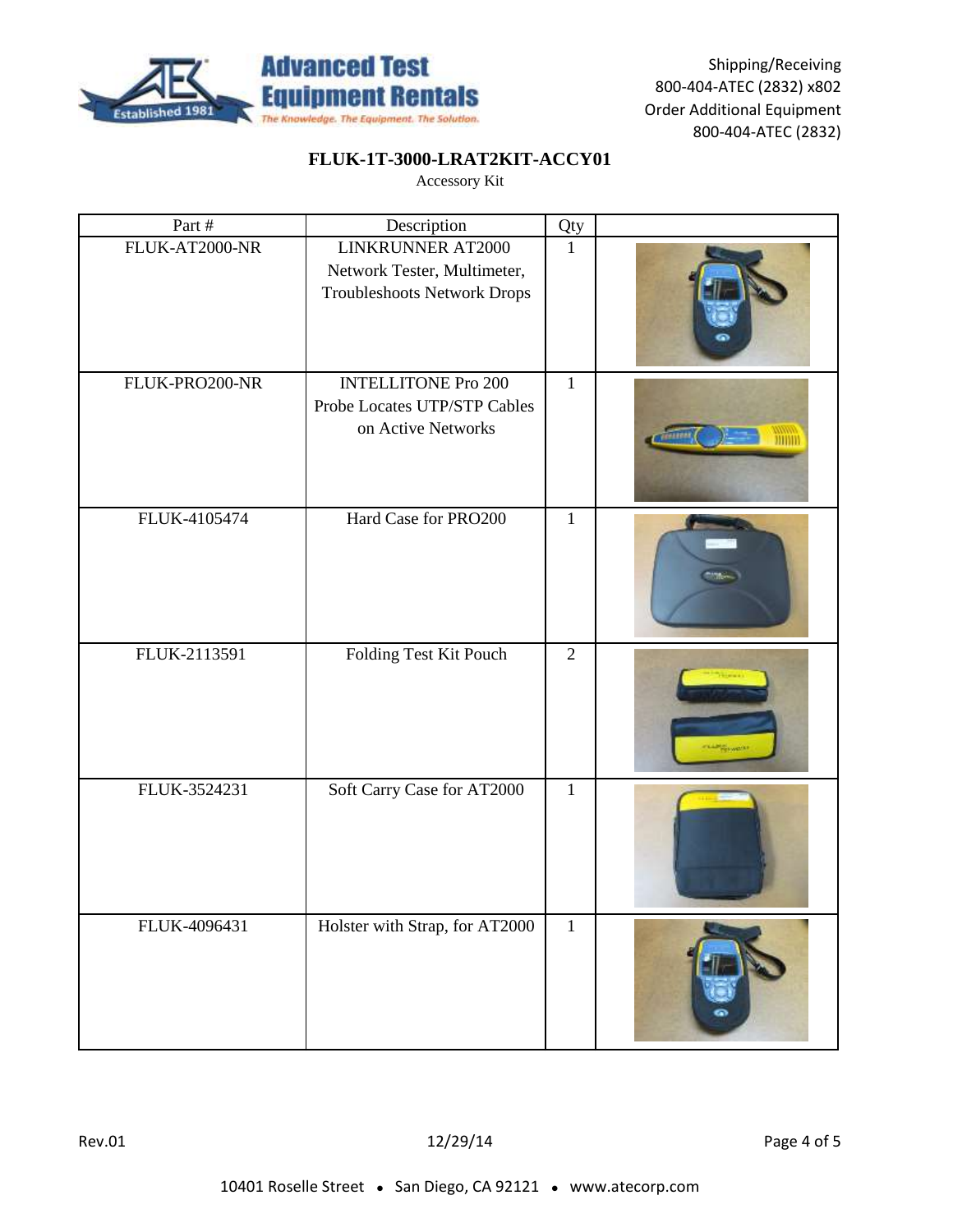

# **FLUK-1T-3000-LRAT2KIT-ACCY01**

| Part #          | Description                                  | Qty          |  |
|-----------------|----------------------------------------------|--------------|--|
| FLUK-4092609    | Software and Manual<br>for AT1000/AT2000 CD  | $\mathbf{1}$ |  |
| FLUK-4076847    | Guide, LinkRunner AT<br><b>Startup Sheet</b> | $\mathbf{1}$ |  |
| FLUK-2576293    | <b>Users Manual for PRO200</b><br>CD         | $\mathbf{1}$ |  |
| FLUK-RJ11-CABLE | RJ11 Cable, 8"                               | $\mathbf{1}$ |  |
| FLUK-RJ45-CABLE | RJ45 Cable, 8"                               | $\,1$        |  |
| FLUK-3449843    | 9 Volt Battery<br>(installed)                | $\,1$        |  |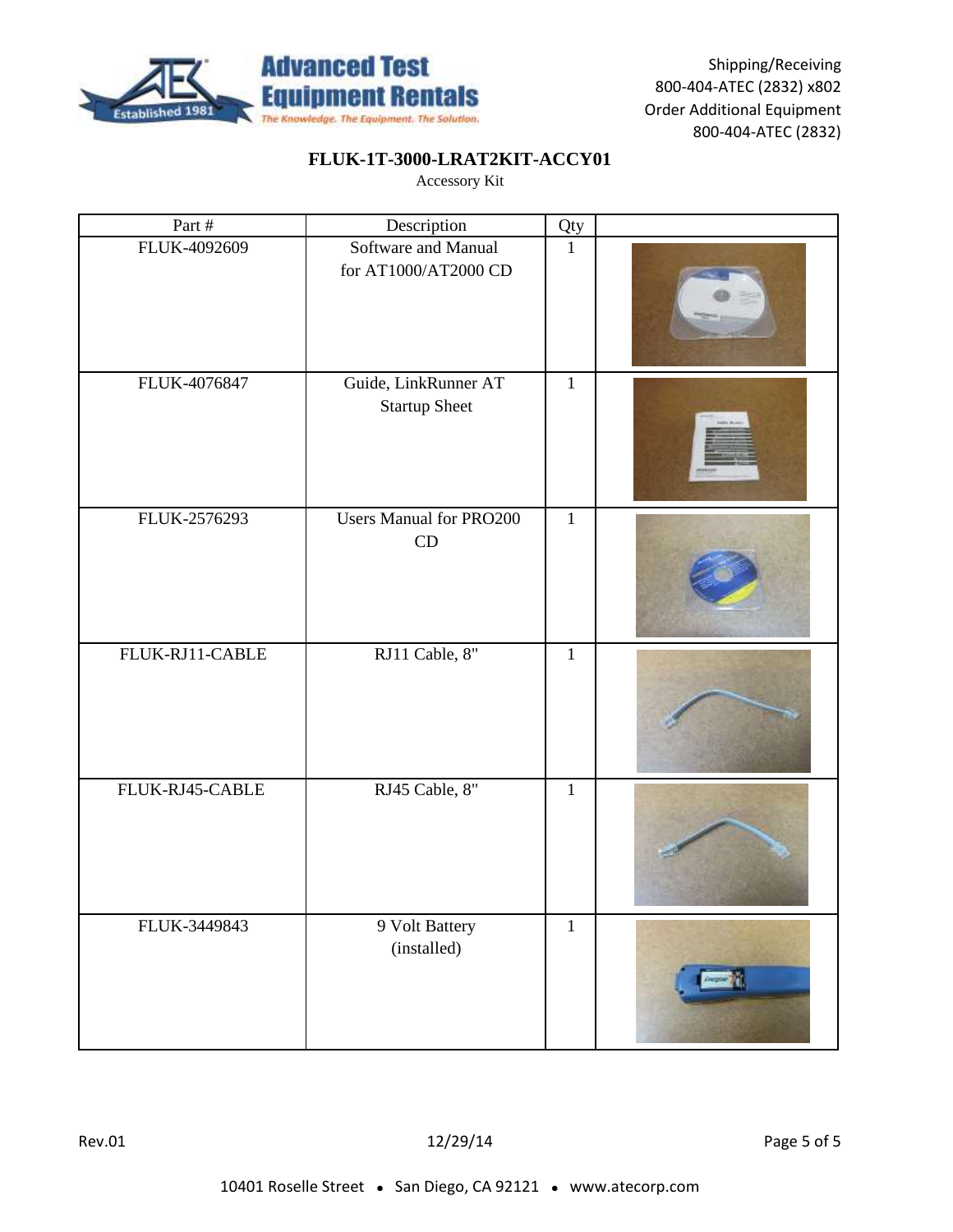

#### **FLUK-1T-3000-ACCY01**

| Part #              | Description                                                        | Qty            |  |
|---------------------|--------------------------------------------------------------------|----------------|--|
| GENE-SD01           | San Disk Flash Memory Card                                         | $\mathbf{1}$   |  |
| FLUK-4162650        | One Touch AT<br><b>Getting Started Guide</b>                       | $\mathbf 1$    |  |
| <b>FLUK-RJ11/45</b> | RJ45 Universal Adapters                                            | $\mathbf 1$    |  |
| <b>FLUK-1000SX</b>  | 1000BASE-SX Fiber<br>SFP Tranceiver with<br>DMM (850nm, multimode) | $\overline{2}$ |  |
| FLUK-2128409        | Wireview 2-6                                                       | $\mathbf{1}$   |  |
| FLUK-WIREVIEW1      | Wireview 1                                                         | $\,1$          |  |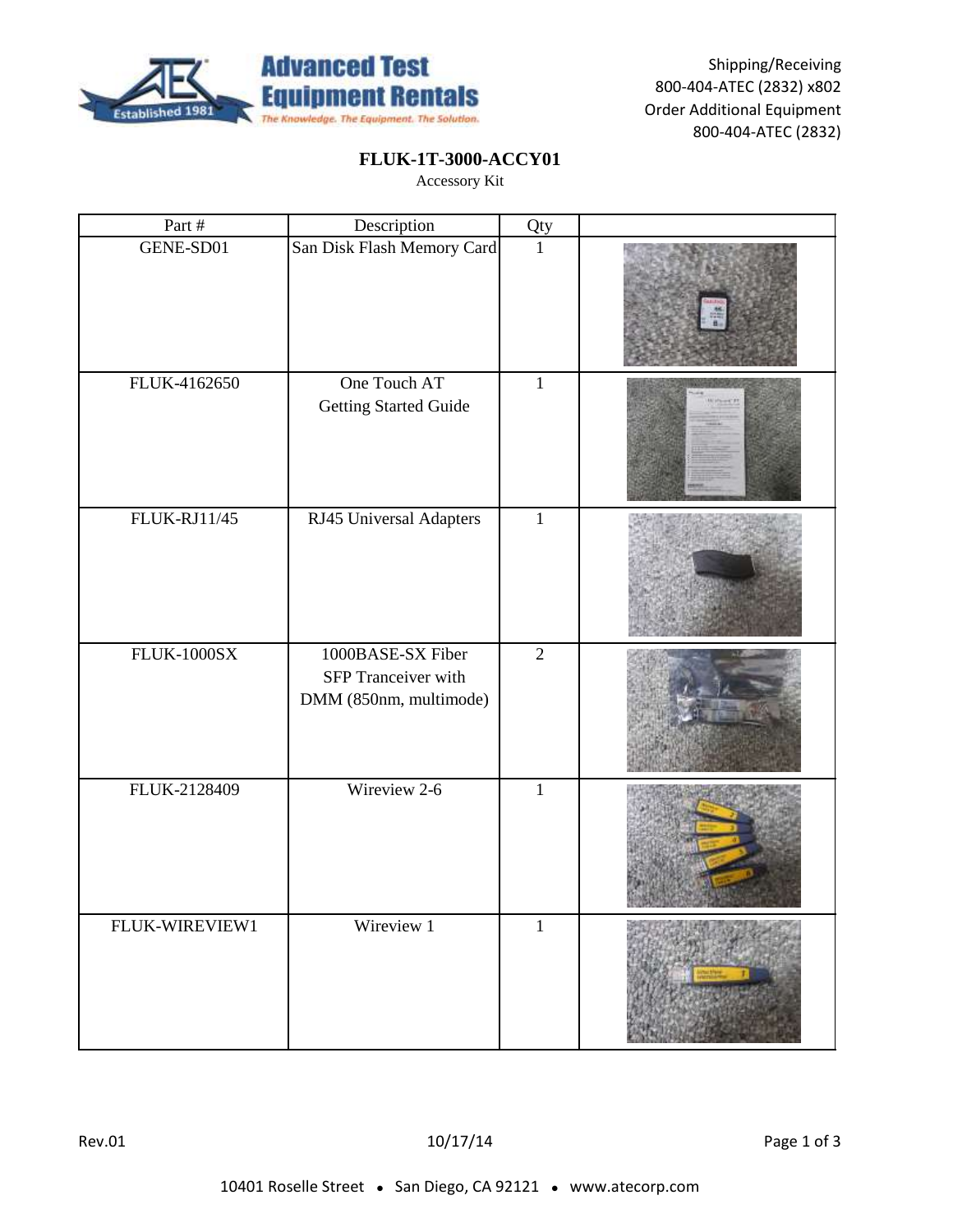

#### **FLUK-1T-3000-ACCY01**

| Part #               | Description                               | Qty          |  |
|----------------------|-------------------------------------------|--------------|--|
| GENE-RJ45-CAT6       | Patch Cord, Cat 6, RJ45                   | $\mathbf{1}$ |  |
| GENE-PC-5-15A        | Power Cord 120V 15A                       | $\mathbf{1}$ |  |
| <b>GENE-15v-2.0A</b> | AC Power Supply Adapter                   | $\mathbf 1$  |  |
| SAND-SDDR-92         | Compact Flash Reader                      | $\mathbf{1}$ |  |
| FLUK-1T-3000-STRAP01 | Hand Strap for the<br>1T-3000 (connected) | $\mathbf{1}$ |  |
| FLUK-1T-3000-CASE01  | Hard Carry Case<br>with Strap             | $\mathbf 1$  |  |